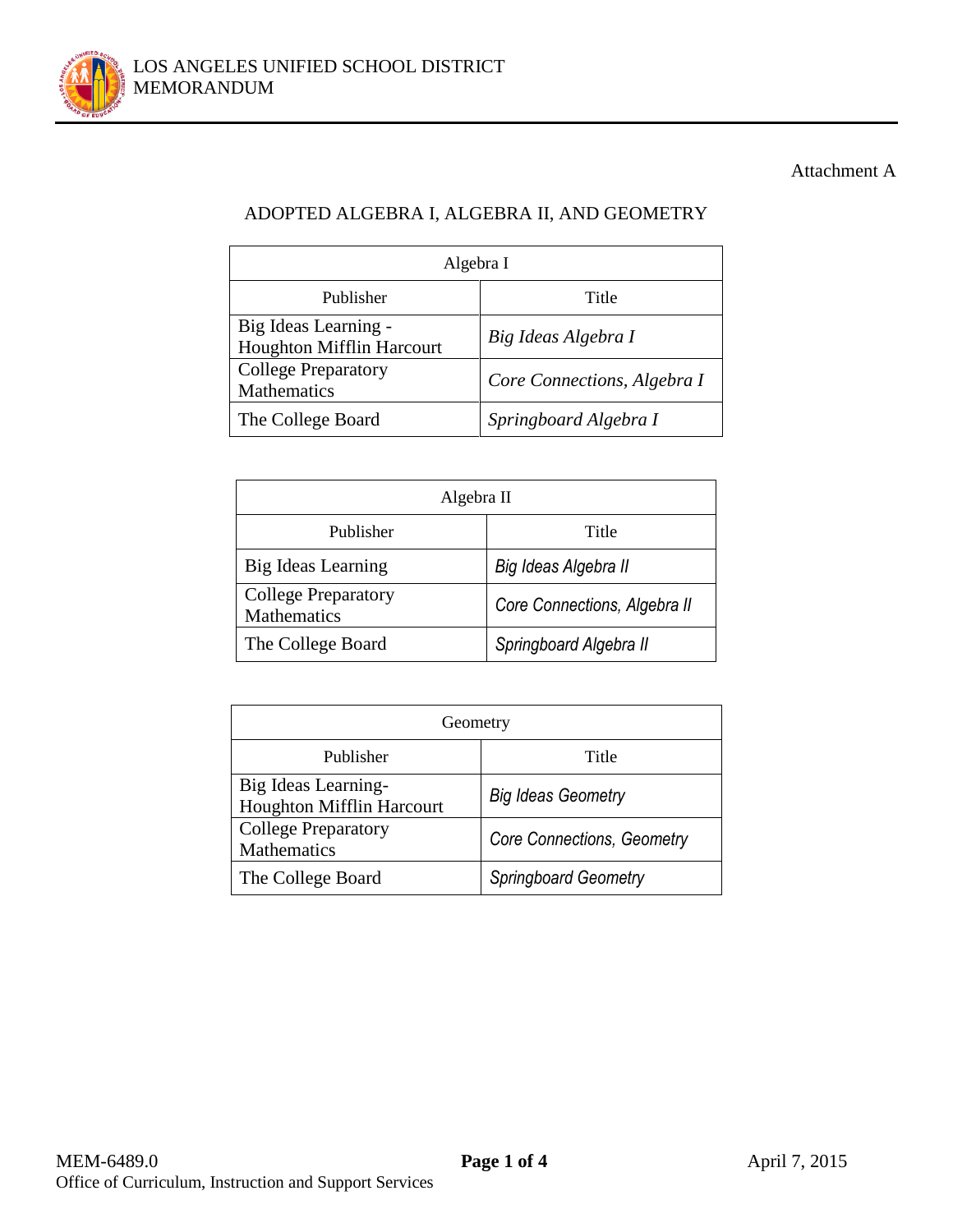

### Los Angeles Unified School District **INTEROFFICE CORRESPONDENCE**

April 7, 2015

MEM-6489 ATTACHMENT B

**TO:** Esther Sinofsky, Administrative Coordinator **DATE:** Integrated Library & Textbook Support Services (due no later than **April 30, 2015)**

**FROM: \_\_\_\_\_\_\_\_\_\_\_\_\_\_\_\_\_\_\_\_\_\_\_\_\_\_\_\_\_\_\_\_,** Principal \_\_\_\_\_\_\_\_\_\_\_\_\_\_\_\_\_\_\_\_\_\_\_\_\_\_\_\_\_\_\_\_, High School, Location Code \_\_\_\_\_\_\_\_\_\_

### **SUBJECT: SELECTION OF ALGEBRA I, ALGEBRA II, AND GEOMETRY TEXTBOOKS CHECKLIST**

We have reviewed the recommended choices using the following criteria:

- $\Box$  Data of student performance on the Mathematics disaggregated CST scores
- $\Box$  Data of student performance on the Mathematics periodic assessments
- $\Box$  Academic rigor of the textbooks
- $\Box$  Coverage of the Common Core State Standards Mathematics with California additions and the Mathematical Practice Standards
- Appropriateness for English Language Learners, Standard English Learners, Students With Disabilities and students identified as GATE
- $\Box$  Data on years of faculty experience and certification
- $\square$  Description of differentiated professional development support for faculty

Based on the above criteria, we have chosen only **one** textbook in each subject as indicated below:

### **Algebra I**

| $\Box$ Core Connections, Algebra I | College Preparatory Mathematics (CPM)  |
|------------------------------------|----------------------------------------|
| $\Box$ Big Ideas Algebra I         | Big Ideas - Houghton Mifflin Harcourt. |
| $\Box$ Springboard Algebra 1       | The College Board                      |

### **Algebra II**

| $\Box$ Springbaord Algebra II       | The College Board                     |
|-------------------------------------|---------------------------------------|
| $\Box$ Core Connections, Algebra II | College Preparatory Mathematics (CPM) |
| $\Box$ Big Ideas Algebra II         | Big Ideas Learning (HMH)              |

#### **Geometry**

| $\Box$ Big Ideas Geometry         | Big Ideas Learning (HMH)              |
|-----------------------------------|---------------------------------------|
| $\Box$ Core Connections, Geometry | College Preparatory Mathematics (CPM) |
| $\Box$ Springboard Geometry       | The College Board                     |

Please submit via school mail to Esther Sinofsky, Administrative Coordinator[, esther.sinofsky@lausd.net](mailto:esther.sinofsky@lausd.net) or by fax to (213) 241-2560, **no later than Thursday, April 30, 2015**.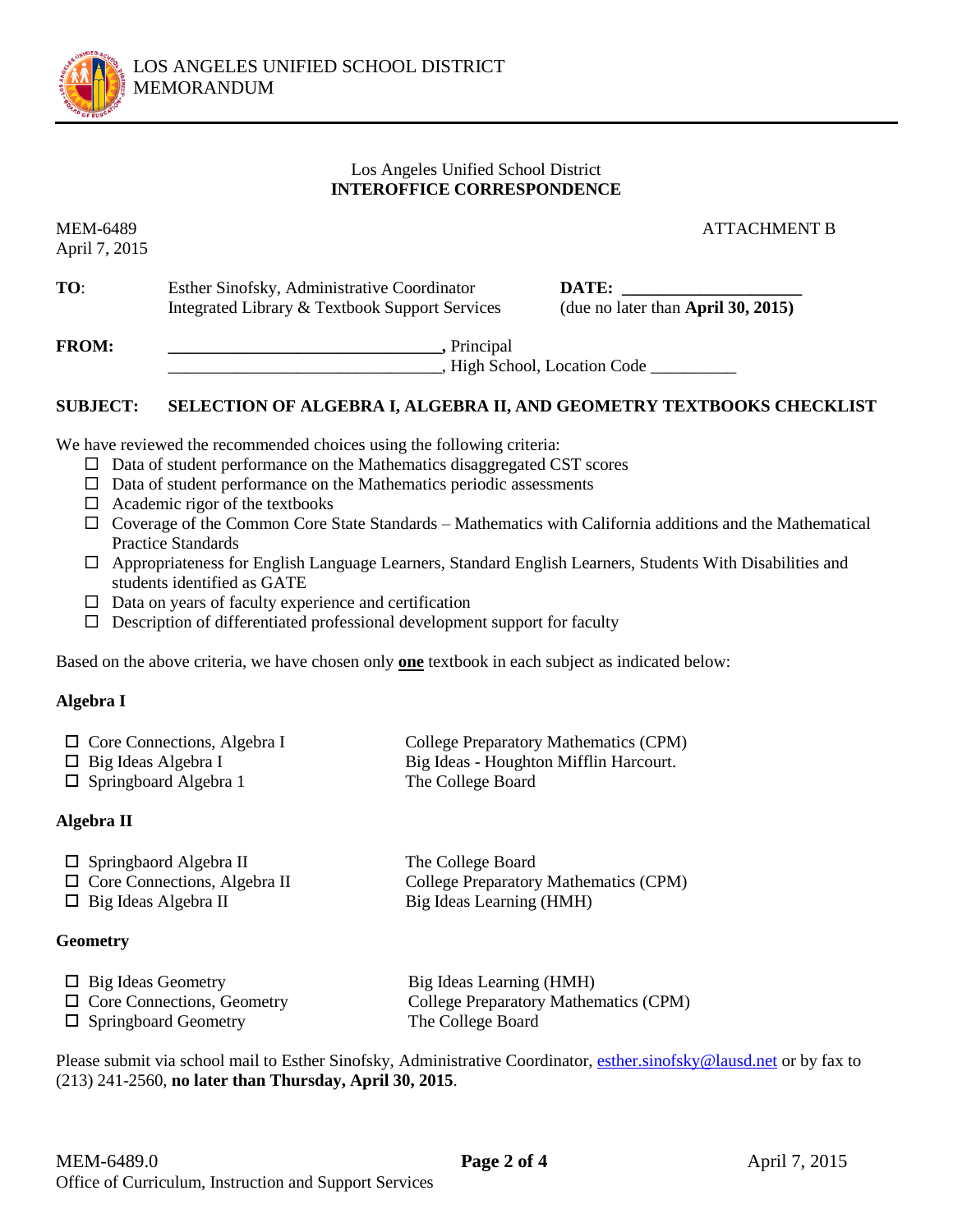

| PRELMINARY CONFLICT ANALYSIS: Before you begin participating on a selection committee, please answer the<br>questions below to determine whether you have any potentially conflicting interests. Thank you!                                                                                                                                                                                                                |                                                                                                                                                                                                                                                                                                                                                                                                                                                                                                                                                                                                                        | <b>CONFLICT MANAGEMENT</b><br><b>LOCAL TEXTBOOK SELECTION COMMITTEES</b>                                                                                                                                                                                                                                                                                                                                                     |  |                                  | <b>Building Trust</b><br><b>Inside and Out</b> |    |
|----------------------------------------------------------------------------------------------------------------------------------------------------------------------------------------------------------------------------------------------------------------------------------------------------------------------------------------------------------------------------------------------------------------------------|------------------------------------------------------------------------------------------------------------------------------------------------------------------------------------------------------------------------------------------------------------------------------------------------------------------------------------------------------------------------------------------------------------------------------------------------------------------------------------------------------------------------------------------------------------------------------------------------------------------------|------------------------------------------------------------------------------------------------------------------------------------------------------------------------------------------------------------------------------------------------------------------------------------------------------------------------------------------------------------------------------------------------------------------------------|--|----------------------------------|------------------------------------------------|----|
| <b>FIRST NAME:</b>                                                                                                                                                                                                                                                                                                                                                                                                         |                                                                                                                                                                                                                                                                                                                                                                                                                                                                                                                                                                                                                        | <b>LAST NAME:</b>                                                                                                                                                                                                                                                                                                                                                                                                            |  | <b>EMPLOYEE ID#:</b>             |                                                |    |
| <b>SCHOOL OR OFFICE:</b>                                                                                                                                                                                                                                                                                                                                                                                                   |                                                                                                                                                                                                                                                                                                                                                                                                                                                                                                                                                                                                                        | <b>ADDRESS:</b>                                                                                                                                                                                                                                                                                                                                                                                                              |  |                                  |                                                |    |
| <b>PHONE:</b>                                                                                                                                                                                                                                                                                                                                                                                                              | EMAIL:                                                                                                                                                                                                                                                                                                                                                                                                                                                                                                                                                                                                                 |                                                                                                                                                                                                                                                                                                                                                                                                                              |  | <b>EDUCATION SERVICE CENTER:</b> |                                                |    |
| <b>Potentially Conflicting Interests</b>                                                                                                                                                                                                                                                                                                                                                                                   |                                                                                                                                                                                                                                                                                                                                                                                                                                                                                                                                                                                                                        |                                                                                                                                                                                                                                                                                                                                                                                                                              |  |                                  | Yes                                            | No |
| 1. Are you or any member of your family (including co-habitants) a current or former employee.<br>consultant, contractor or board member of an entity that has contracted or is planning to contract<br>with LAUSD in the instructional arena?<br>If yes, please elaborate with specific identities, include additional pages, if necessary, Example: Your spouse works for a<br>textbook publishing company.              |                                                                                                                                                                                                                                                                                                                                                                                                                                                                                                                                                                                                                        |                                                                                                                                                                                                                                                                                                                                                                                                                              |  |                                  | п                                              | σ  |
| a company that produces instructional materials.                                                                                                                                                                                                                                                                                                                                                                           |                                                                                                                                                                                                                                                                                                                                                                                                                                                                                                                                                                                                                        | 2. Do you or any member of your family (including co-habitants) own - directly or indirectly - a<br>financial interest (including stock, stock options, or other securities) in any business entity that has<br>contracted or is planning to contract with LAUSD in the instructional arena?<br>If yes, please elaborate with specific identities, include additional pages, if necessary, Example: Your child owns stock in |  |                                  | п                                              | п  |
|                                                                                                                                                                                                                                                                                                                                                                                                                            | 3. During the past 12 months, have you or any member of your family (including co-habitants)<br>received or been promised any salary, royalties, consulting fees, honoraria, gifts or loans from any<br>person or entity (including any subsidiary, parent organization, or other affiliate) that has<br>contracted or is planning to contract with LAUSD in the instructional arena?<br>If yes, please elaborate with specific identities and dates, include additional pages, if necessary. Example: You have<br>served as a contributor, editor, author or other consultant for an instructional materials company. |                                                                                                                                                                                                                                                                                                                                                                                                                              |  | α                                | п                                              |    |
| 4. Can you identify any other personal or professional affiliation you have that could create an actual<br>or apparent conflict with your responsibilities for LAUSD's selection committee?<br>If yes, please elaborate with specific identities, include additional pages, if necessary, Example: Your co-habitant is the<br>board president for a non-profit that lobbles LAUSD officials on curriculum and instruction. |                                                                                                                                                                                                                                                                                                                                                                                                                                                                                                                                                                                                                        |                                                                                                                                                                                                                                                                                                                                                                                                                              |  | п                                | п                                              |    |
| 5. Do you understand that leading up to and throughout your service on LAUSD's committee that<br>you or any member of your family (including co-habitants) may not have any economic interest in<br>any entity that is under consideration by LAUSD in the instructional arena? As a general rule, an<br>economic interest is any interest that is distinguishable from an effect on the general public.                   |                                                                                                                                                                                                                                                                                                                                                                                                                                                                                                                                                                                                                        |                                                                                                                                                                                                                                                                                                                                                                                                                              |  |                                  | п                                              | п  |

I certify that the information I have provided in this form is accurate to the best of my knowledge for the date I have<br>signed, and I commit to providing an updated form whenever there is a material change to this informat

Signature

**LAUSD Title** 

Date

Form 700 Alert: Please remember that under California law if you participate on the selection committee you must submit a Statement of Economic<br>Interests (Form 700) within 30 days of beginning participation on the committe

**CM REV0314** 

Return to your committee coordinator or administrator

Los Angeles Unified School District . Ethics Office 333 S. Beaudry Avenue, 20th Floor . Los Angeles . California 90017 Tel: (213) 241-3330 · Fax: (213) 241-3319